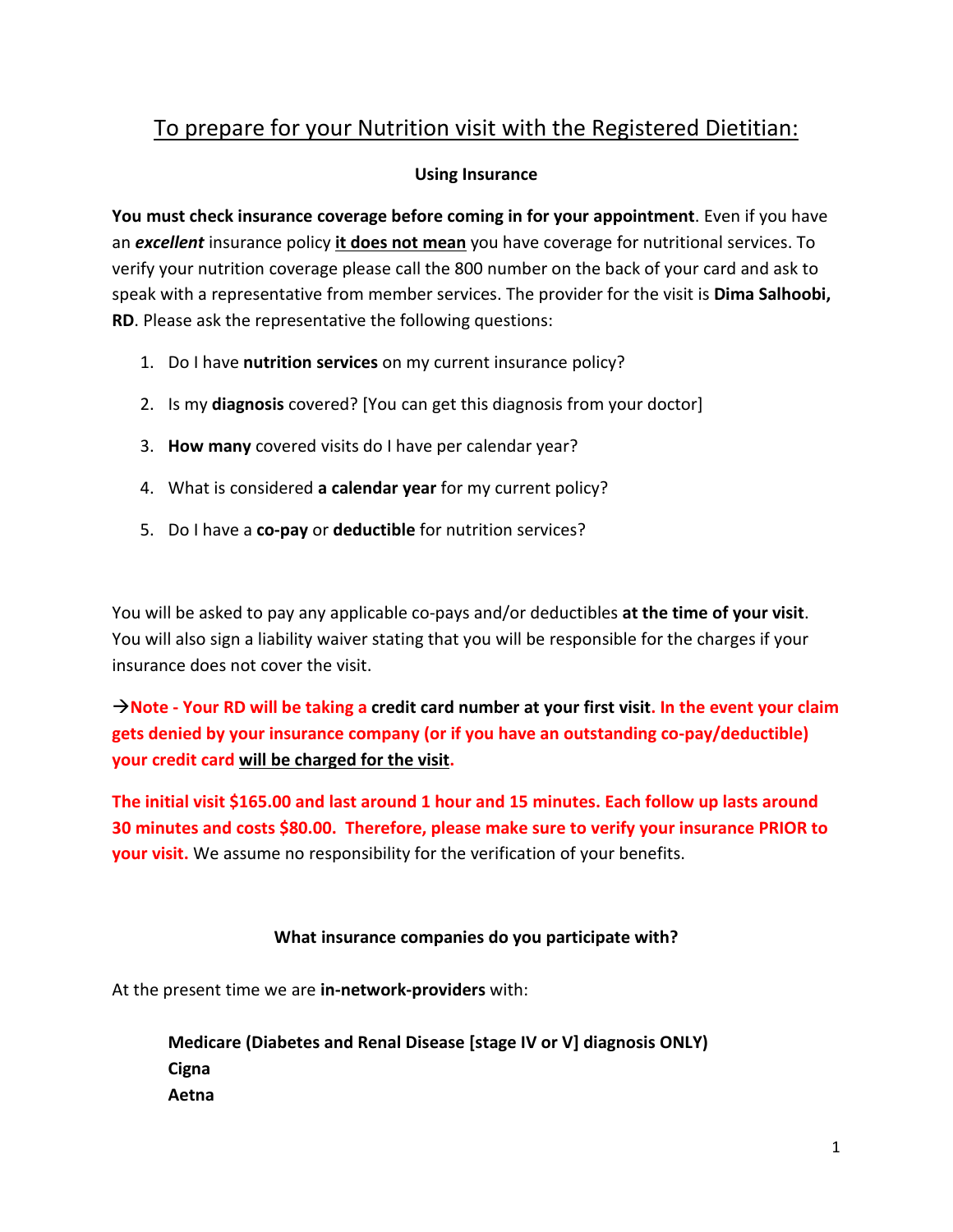**Humana Emblem**

# **What happens if you participate with my provider – but when I called the insurance company they told me I have a yearly deductible I have not met?**

In the event you have a deducible we will not be able to initially bill your insurance company directly. Therefore, payment of \$150.00 is due at the initial visit and \$80.00 is due at each follow up visit. We will provide you will the appropriate documentation to submit to your insurance company to show receipt of the services. This will allow you to "pay down" your deductible. Once your deductible has been met and you have nutrition services on your policy, we can then directly bill your insurance company.

# **What happens if I have an insurance that you do not participate with?**

In the event you carry insurance that we are considered **out of network (Oxford, United..etc)** for you will need to **pay** for your counseling session at **the time of service**. We are happy to provide you with a "Superbill" and/or an itemized invoice you can submit to your insurance company for reimbursement. Reimbursement is based on your policy's standards. Please call your insurance company's member services number to verify how reimbursement works under your current insurance policy.

## **What forms of payment do you accept?**

We accept cash, check or charge. Please make checks payable to FRESH Nutrition counseling Corp. Due to the fact that we are not MD's – we cannot accept Health Saving Account (HSA's) debit or credit cards.

## **Where are you located?**

Our address is **2025 central park ave, STE 2A**. We are located in the same building top floor of Optimum physical therapy.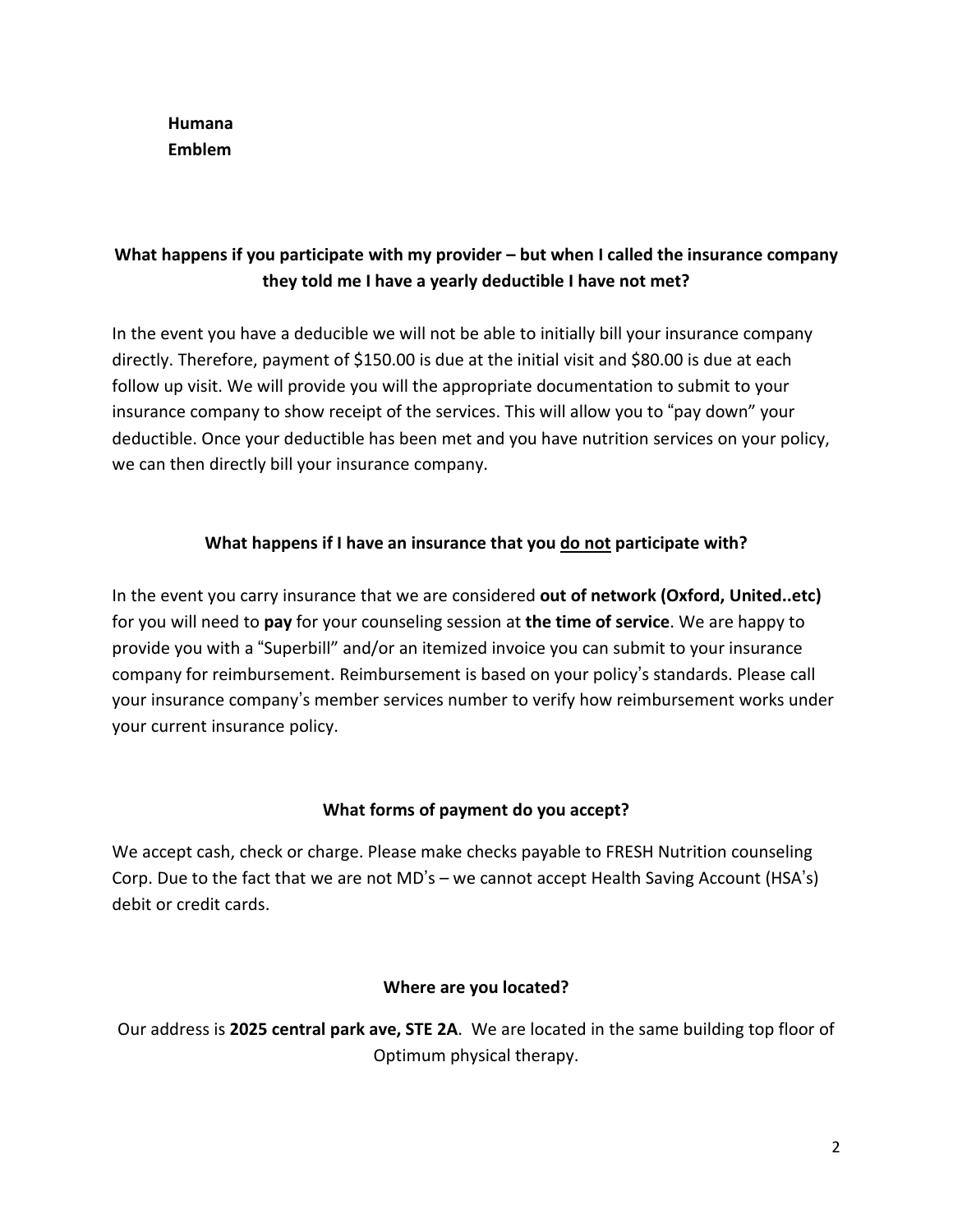#### **Is there anything I should do to prepare for my nutrition visit?**

- 1. Verify your insurance benefits with your insurance company
- 2. Fill out the *Patient Demographics-Insurance* sheet **PRIOR** to your visit and bring with you. This form is located on page 4 of this document.
- 3. Be prepared to provide a credit card which will be kept on file in a safe, secure locked location. Your credit will only be charged in the event there is a problem processing your claim. Note we cannot accept FLEX Benefits card.
- 4. Please carefully read the *New Patient Liability Form*. Please initial each paragraph, fill in your credit card information and sign/date acknowledge you agree with the information stated in the document. This form is located on page 5 of this document.
- 5. Please call us with any questions (914-4263896)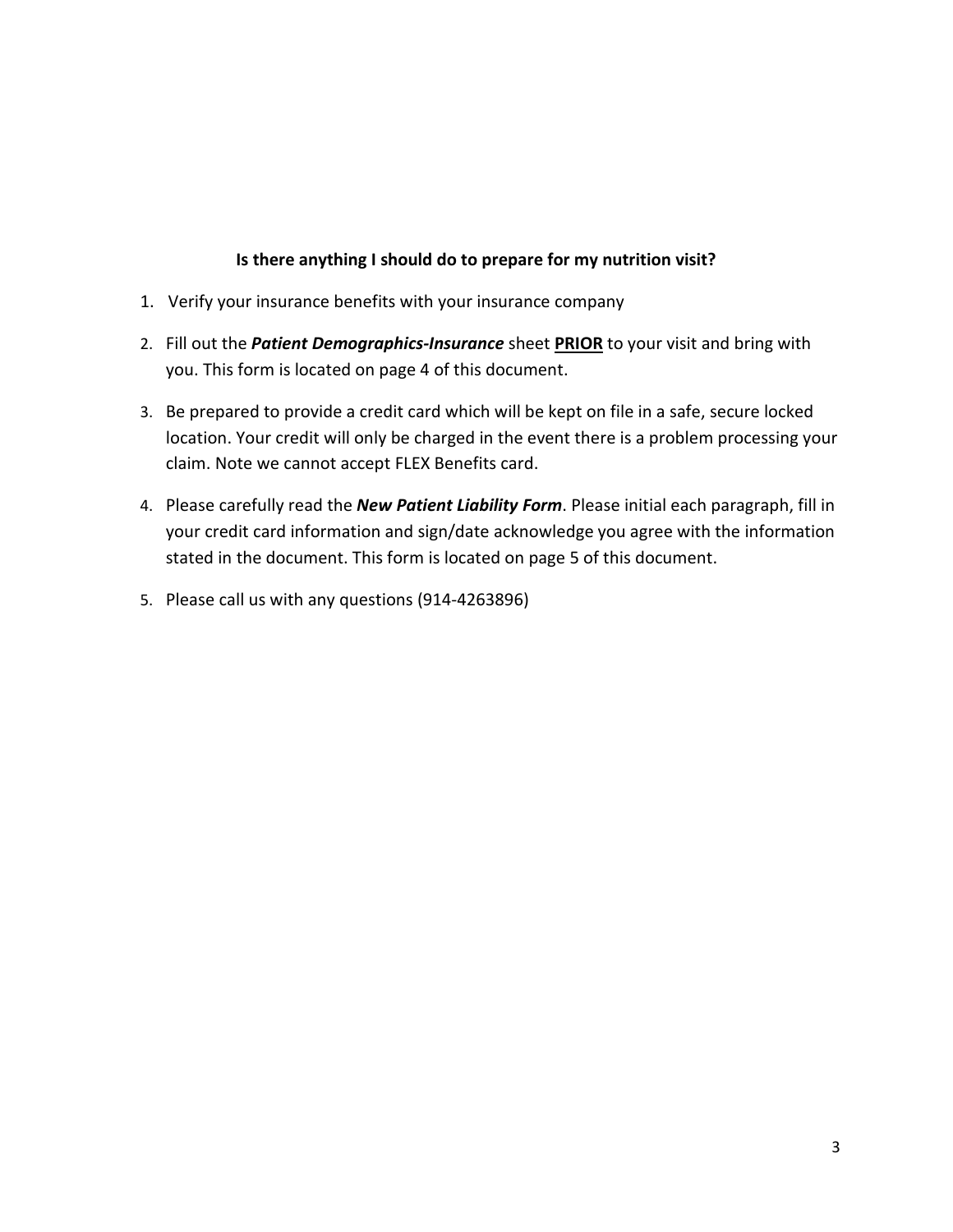# **Patient Demographics – Insurance**

| <b>Primary Insurance Holder's Demographics</b>                          |     |    |                  |  |  |
|-------------------------------------------------------------------------|-----|----|------------------|--|--|
|                                                                         |     |    |                  |  |  |
|                                                                         |     |    |                  |  |  |
|                                                                         |     |    |                  |  |  |
|                                                                         |     |    |                  |  |  |
|                                                                         |     |    |                  |  |  |
|                                                                         |     |    |                  |  |  |
|                                                                         |     |    |                  |  |  |
|                                                                         |     |    |                  |  |  |
|                                                                         |     |    |                  |  |  |
| Do you have co-pay for nutrition?                                       | Yes | No | How much?        |  |  |
| Do you have a deductible you need to meet?                              | Yes | No | How much? ______ |  |  |
| How many covered visits per calendar year<br>do you have for nutrition? |     |    |                  |  |  |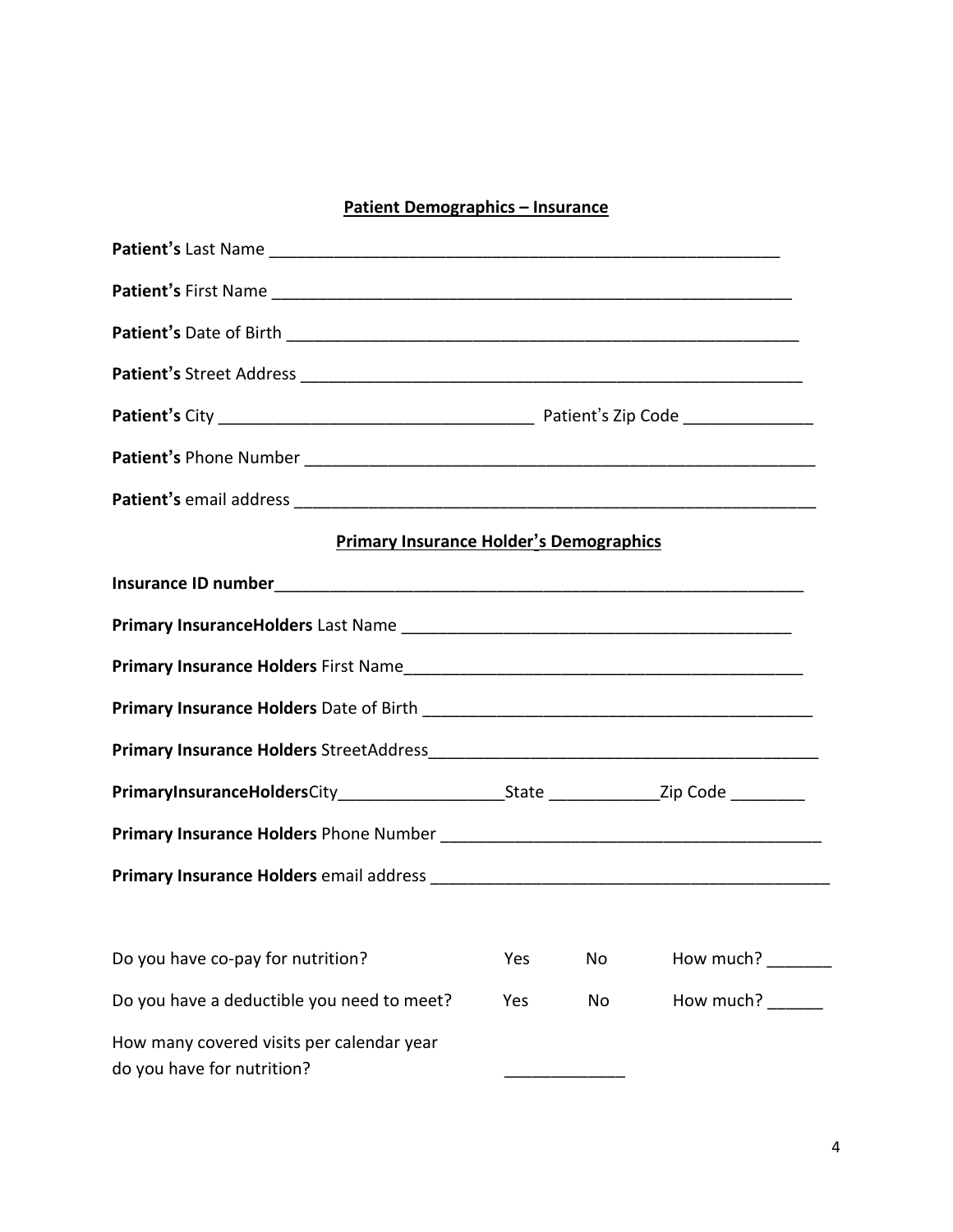# **New Patient Liability Form**

*Please read carefully. Once you have read and understand the information please sign your* initials in the space after each paragraph as well as sign and date at the bottom of the page.

#### **Payment:**

Payment is expected at the time of your appointment. If you have a co-pay you will be asked to pay it at the beginning of your visit. We accept cash, check or credit card. Checks are to be made payable to FRESH Nutrition counseling Corp. We do not accept FLEX benefit cards.

The cost for all initial visits is \$150.00. The cost for each follow-up visit is \$80.00

#### **Appointment:**

Individual appointments are scheduled for a specific time. We run on time and expect you to as well. In the event you cannot make your scheduled appointment we kindly ask you provide a 24 hour advance notice. **You will be charged \$30.00 for appointments not cancelled within 24 hours**. \_\_\_\_

#### **Medical Insurance:**

Medical insurance companies may or may not offer coverage for outpatient nutrition counseling. It is important for the client to carefully investigate the types of coverage you may have. The client assumes 100 % responsibility for verifying their nutrition benefits with their insurance company.

#### **Credit Card:**

For anyone desiring to use health insurance for their nutrition benefit a **credit card number is required**. Patients will not be seen without ALL of requested information. Your credit card will **ONLY** be charged in the event **your claim is rejected or you do not cancel your appointment within 24 hours**. Please provide your information below.

| <b>Type of Credit Card</b> |  |
|----------------------------|--|
| <b>Credit Card Number</b>  |  |
| <b>Expiration Date</b>     |  |
| CV                         |  |

I, hereby ensure that the above information is true and correct, and recognize the responsibility for payment of nutrition counseling services. I understand that my credit card above will be charged in the event my insurance company denies the claim or does not pay the charge in full for my session for